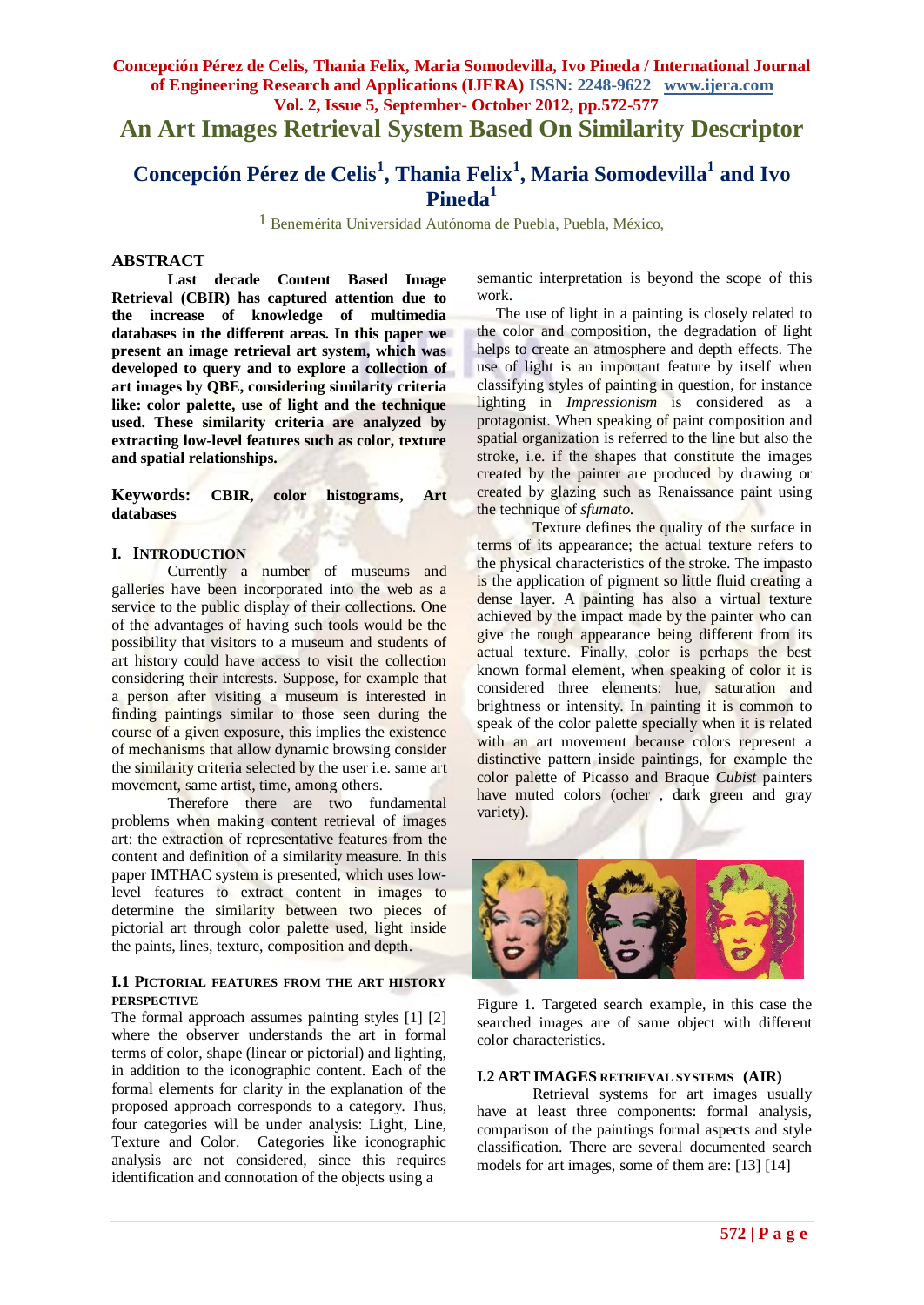#### **I.2.1 SEARCH BY ASSOCIATION**

For this model all the images in the database should be analyzed, whereas similarity criteria for a given image or sketch should be considered. This often involves iterative refinement of the search.

## **I.2.2 TARGETED SEARCH**

The goal, in this type of search, is to find a specific image. The search can be for an exact copy of the image given as an example or target; it can also search for another image of the same object. Suppose a user has a specific image and wants to find images with the same objects such as another painting *Marylin* series of Andy Warhol (1962), an example of this type of search is shown in Figure 1. For targeted searches it should specify the target image's type by saying return exact image or object with chromaticity, texture, etc..

## **I.2.3SEARCH BY CATEGORY**

The goal is to find an arbitrary representative corresponding to the specific class of the sample image. In the category search, the user may have available a set of images including additional images of the same class. For example, search for other paintings by the same artist or same style of painting.

Working with art images, we can also identify two types' intervals in the range of meanings: sensory gap and the range of content or meaning (semantic gap). Sensory Interval relates to diversity between the object in the real world and that seen in the paint under analysis [3]. For digital image analysis has to consider the use of color, the existence of edges, brightness and texture for it considering the statistical properties of images. For that matter, the range of content or meaning refers to difference between the immediate interpretation of pictorial information in all its different forms and the interpretation that follows from a formal description of the object [4].

In this paper, the sensory range to define the similarity criteria between images and the system developed using the search pattern by association is considered.

In subsequent sections we will first briefly review previous work related to the search patterns by association particularly those who consider the color as a criterion of similarity. After this, we describe our proposal considering as similarity elements the color palette, spatial distribution of color, texture and lighting. Finally, the results obtained to date and ongoing work is presented.

## **II. RELATED WORK**

There are basically two techniques for retrieval (indexing) images by color: (1) for the global distribution of color and (2) for local distribution or color regions. The relevant difference between the two techniques is by indexing global distribution can only make comparisons with overall image while local distribution enables the search for localized regions within the image. Both techniques have their advantages and they are designed to solve different types of queries. The overall indexing by color is more useful when the query comprises an image as an example.

Since 1980 several algorithms which use color extraction from images have been developed [8]. The most common methodology for comparing the contents of a query image with the rest of the images in a database is to compare their color histograms In [9], Jain and Vailaya considered color space RGB and obtained a histogram for each channel of the image, the similarity was measured using the Euclidean distance to compare each bin of the histograms. Jeong [10] instead of using three histograms for each of the RGB channels trying to create bins that contained the information of the three channels and therefore the number of bins was greater. Some tests were also carried out with the HSV model. Other two examples of systems using the global color distribution but focused on Art are QBIC [11] and PICASSO [12].

## **III. SYSTEM PROPOSAL**

The following sections provide a brief overview of the work performed to support the selection of the methodology used to develop the<br>search model implemented by association, search model implemented by association, considering elements of similarity such as the color palette, spatial distribution of color, lighting, and texture.

## **III.1 EXTRACTING THE COLOR PALETTE FROM IMAGES**

As the main similarity criterion of similarity the color palette used is considered. We understand the whole color palette of dominant colors in a painting that may be associated with age, author or style of painting. Histograms are used to extract the palette of color. The histogram of an image is defined by the probability mass function of the image intensities. This extends for color images to capture the joint probabilities of the intensities of the three color channels. Formally, a color histogram is defined in (1),

 $H_{A,B,C}$  (a, b, c) = N \* Prob (A=a, B=b, C=c) (1)

where A, B and C represent color channels (R, G, B ó H, S, V) and N, is the number of pixels in the image. Computationally, the color histogram is obtained by discretizing the colors of an image and the number of pixels of each color [15].

To generate the color histograms, a color space which describes mathematically how the colors can be represented, is needed. From existing color spaces just two of them were utilized in this work: the RGB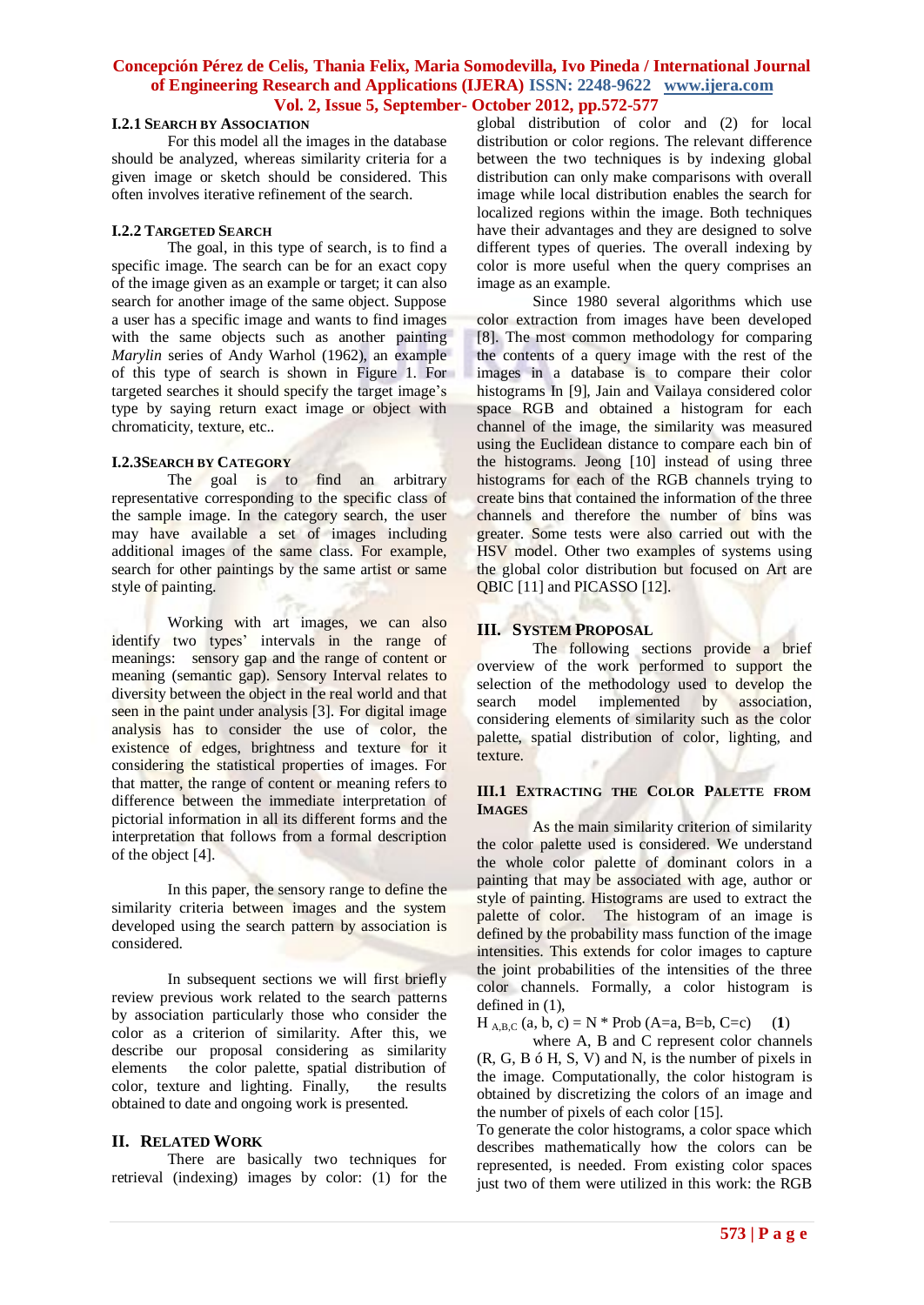color space, the most widely used by the vast majority of video and photographic cameras, and HSV resembles the way in which the human senses colors and how it is capable of separating color values. Given the characteristics of the images to be analyzed, HSV color space was chosen for this work. Additionally, since in the images analyzed, colors are generated by the juxtaposition of tones, quantization process is used to standardize the range of colors to be treated. The quantization process aims to reduce the number of different colors used in a visual image without losing information. Another advantage to reduce the number of colors is to improve the processing speed.

The quantization method proposed by Zhang Lei, Fuzong Lin and Zhang Bo [4] was modified, based on a quantization to 36 colors using nonuniform HSV color space. This quantization works well with everyday images, however the results of our images were not satisfactory so instead of making a non-uniform quantization, it was necessary to make a uniform quantization to 56 colors, as the color palette, which is handled in art. The change made was to consider only 12 colors instead of 7 colors, taking into account the color wheel used by artists. Once the images were quantized to 56 bins, their histograms were obtained. Comparisons measure between histograms is shown in (2),

$$
\sum_i \sqrt{R_i S_i}
$$

where Ri and *S<sub>i</sub>* are the color histograms and,  $i$  is the number of pixels in the image. Figure  $2$ shows the dynamics of the process done.

(2)



Figure 2. The query image in RGB space is converted to HSV space, then the HSV image is quantized to 56bins, its color histogram is extracted and compared with the histogram of the existing images in the database, returning the similar images in color, and allowing the user to determine the percentage of similarity.

#### **III.2 SPACE-COLOR ALGORITHM**

Spatial information was included in order to avoid losing image color distribution information in the image, and to avoid false positives. In particular, besides the color its position in the query image plane

was added allowing the precision increases significantly.

Some improved techniques for color histograms including spatial characteristics are reported in the literature. One of these proposes the construction of the histogram by creating concentric circles in the image [6] to which is added a factor, considering the histogram of the first circle, which is the one corresponding to the center of the image as that of greater weight. Lei[5] proposes to determine for each color  $c_i$ , from the quantized color set C, the position of its center of mass normalized. They consider also, two weight coefficients  $α$  and  $β$  for the user's level of interest by color or spatial information. In [7] Cinque et al. present Spatial Chromatic Histograms (SCH), which combine information on the position (location) of the pixels of similar color and their arrangement within the image with the classic color histogram. For each color in the quantified image, the percentage of pixels having the same color is calculated, and spatial information summarized in the relative coordinate of the barycentre of the spatial distribution besides its corresponding standard deviation. Several experiments were carried out to test the algorithms behavior described in the preceding paragraphs when dealing with art images. These experiments allowed to decided whether include or not the barycentre of the different colors found in the image and its standard deviation.

The proposed algorithm is as follows:

For an image I already quantized to 56 bins,

 $P_k (I) := \{ (x,y) \in I : [x,y]=k \}$  (3)

as the set of pixels in I whose color is k. It is also calculated  $h_i(k)$  corresponding to the percentage of pixels of color K that are in I,

$$
h_{I}(k) = \frac{|P_{k}^{I}|}{n \times m}
$$
 (4)

with  $n x m$  the total number of pixels of the image I, and compute for each color k its barycentre,,

$$
\boldsymbol{b}_I(k) = (\overline{x}_k, \overline{y}_k)
$$
  
where:

 $(x, y)$ 1 1 *k*  $\binom{k}{k}$   $\binom{k}{k}$   $\binom{k}{x,y}$  $\bar{x}_k = \frac{1}{n} \frac{1}{|R|} \sum x$  $=\frac{1}{n}\frac{1}{|P_k|}\sum_{(x,y)\in R_k}$ (5)  $(x, y)$  $\frac{1}{1}$  1 *k*  $\frac{k}{m}$   $\boxed{P_k}$   $\boxed{(x,y)\in P_k}$  $\overline{y}_k = \frac{1}{m} \frac{1}{|R|} \sum y$  $=\frac{1}{m}\frac{1}{|P_k|}\sum_{(x,y)\in\mathbb{R}}$ (6)

The barycentre gives an idea of the pixels' position having the same color; however it is still a rough approximation of the spatial properties of the image pixels. Since several pixels' arrangements of the same color can have closer barycentres, in order to improve information about the spatial properties and regions with higher concentration of pixels of one color, then the standard deviation of the pixels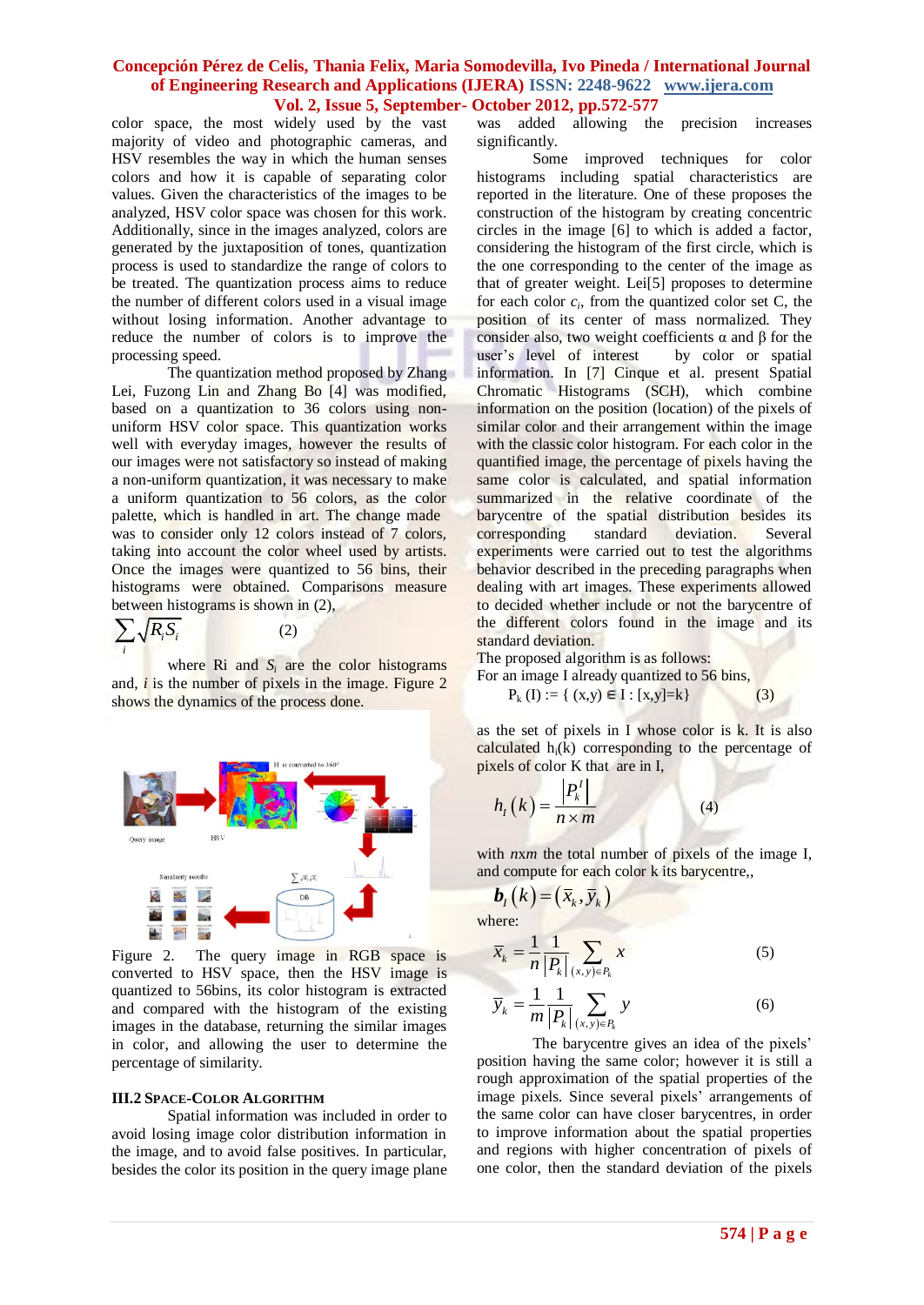(7)

for Pk (I) is obtained. Let p be a pixel in any Pk (I) with relative coordinates (*xp*, *yp*) the standard deviation is then defined in (7),

$$
\sigma_{\scriptscriptstyle l} = \sqrt{\frac{1}{|P_k|} \sum_{p \in P_k} d\big(\bm{p}, \bm{b}_{\scriptscriptstyle I}\big(k\big)\big)^2}
$$

It requires a new function of similarity (8) between two images, as the function used in [7], if the barycentre and the standard deviation in the

calculation of color histogram is included, with c  
\n
$$
f_s(Q,I) = \sum_{i=1}^{c} \min(h_Q(i), h_I(i)) \times \left[ \frac{\sqrt{2} - d(b_Q(i), b_I(i))}{\sqrt{2}} + \frac{\min(\sigma_Q(i), \sigma_I(i))}{\max(\sigma_Q(i), \sigma_I(i))} \right]
$$

(8)

the number of bins resulting from the quantization, Q being the query image and R any other image that is in the database.

## **III.3 OTHER CHARACTERISTICS UNDER ANALYSIS**

Other features that can improve the results of similarity between images were also considered as lightness component of color images, dark pixels and texture. For texture, the method of gray level difference [16, 17] (GLDM)) was implemented. The texture is used in combination with the color distribution. In Fig. 3, an implemented algorithm diagram for searching images by similarity in color and texture is shown.

#### **IV. EXPERIMENTAL RESULTS**

A database with 1300 art images from different painting styles: Renaissance, Classicist, Mannerist, Baroque, Impressionism, Post-Impressionism and Cubism was use to test the algorithms proposed. These images were classified by an expert. The results were evaluated by efficiency measure (Efficiency of Retrieval or Fill Ratio) defined by Methre et al. and they also were used for similarity in the color image retrieval by Barolo et al. [7]. This measure proposed to be S the number of relevant parts that the user wants to retrieve from an image given as example, IQR the total number of relevant images, and  $R_{q}^{E}$  the number of relevant images retrieved in the short list. The

measure of effectiveness is given in (9),  
\n
$$
\eta_{S} = \begin{cases}\n\frac{\mathbf{R}_{q}^{I} \cap \mathbf{R}_{q}^{E}}{\mathbf{R}_{q}^{I}} & \text{if } |\mathbf{R}_{q}^{I}| \leq S \\
\frac{\mathbf{R}_{q}^{I} \cap \mathbf{R}_{q}^{E}}{\mathbf{R}_{q}^{E}} & \text{if } |\mathbf{R}_{q}^{I}| > S\n\end{cases}
$$
\n(9)

If  $|R_q| \leq S$ , the efficiency is reduced as far as traditional *recall* whereas that  $|R^E| \geq S$  efficiency corresponds to the *precision*.





Figures 4, 5, 6 and 7, show system responses to search for similar images to the query image to each of the algorithms implemented for art image retrieval by association. For all cases the top ten most relevant images are shown besides the similarity percentage of each of the resulting images with the image query. In this case, a limit was established as much as 50% similarity reaching an efficiency of 81%. Additionally, the Fig. 8 presents the MAP (mean average precision) results from different tests performed on the images database grouped by the pictorial style of the desired image.



Figure 4. Example of query using color algorithm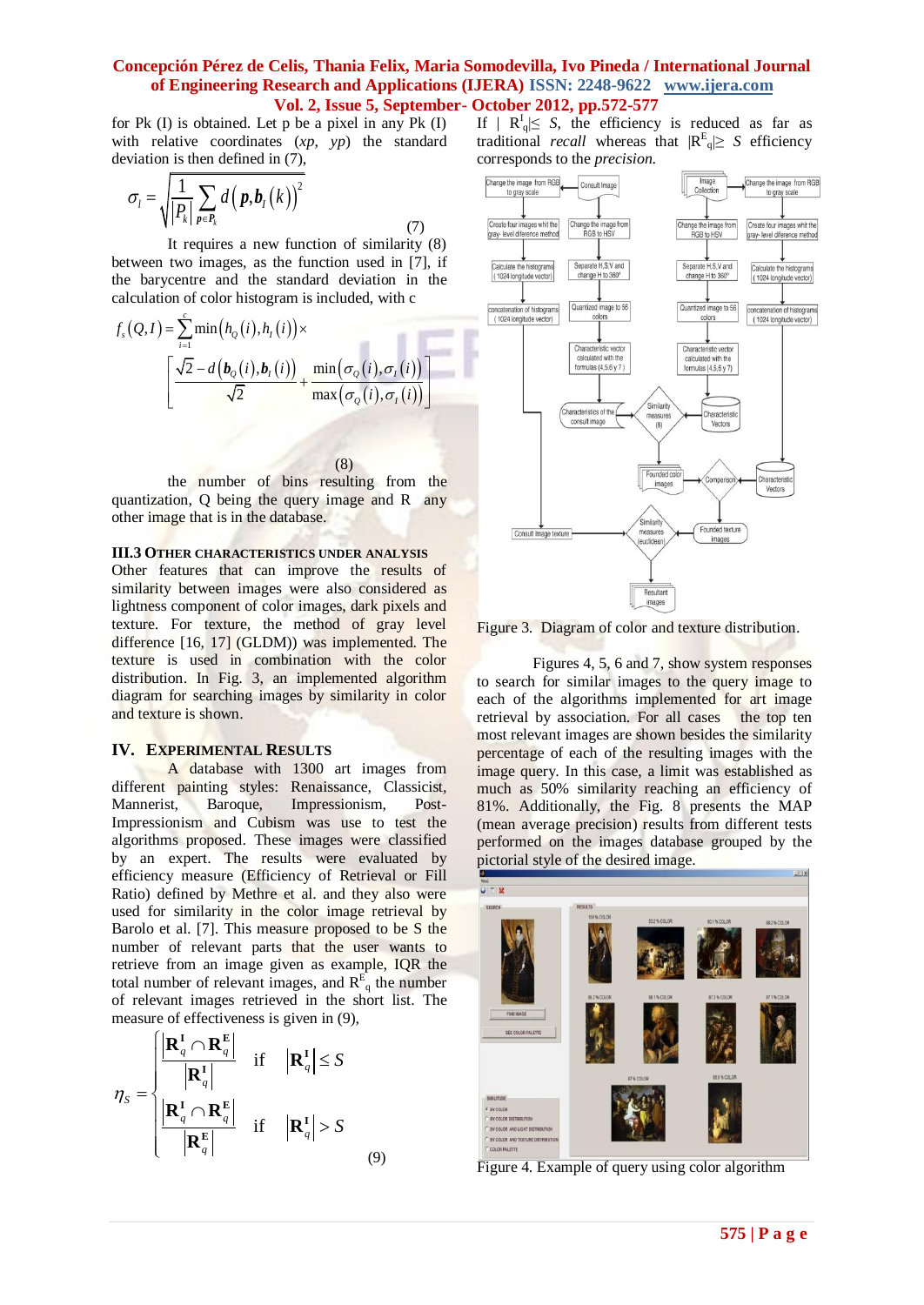

Figure 5. Example of query using color distribution algorithm



Figure 6. Example of query using color and light distribution algorithm.



Figure 7 Example of query using color and texture distribution algorithm. This case only shows five results as they are the most similar to 50% similarity.



Figure 8. MAP measure results implemented in the seven classes.

## **V. CONCLUSIONS AND FUTURE WORK**

The research presented focuses primarily on the color palette of art images being enriched with texture and brightness detected in them. It also considers the spatial distribution of color thereby allowing not only retrieve images that are similar in color palette and lighting but can additionally retrieve images similar in content. The results so far are encouraging and we plan to incorporate searching by category to enrich the search model. In particular, searching by a specific artist or images corresponding to a particular pictorial style is under consideration.

## **REFERENCES**

- [1] E. H. Gombrich. *Arte Percepción y Realidad* (Paidos Ibérica, 2003).
- [2] E. Panofsky, *La perspectiva como forma simbólica* (Tsquets, 1999).
- [3] G. T. Smeulders *Content-based Image Retrieval: An Overview, Survey on contentbased image retrieval. In: Emerging Topics in Computer Vision* (Prentice Hall, 2004).
- [4] A. W. Smeulders Arnold, L. Hardman Lynda, A. T. Schreiber, J. M. Geusebroek An integrated multimedia approach to cultural heritage e-documents, *ACM Workshop on Multimedia Information Retrieval*, ACM Press, 2002.
- [5] Z. Lei, L. Fuzong, Z. Bo. A CBIR method based on Color-Spatial feature, *Proc. of the IEEE Region 10 Conference*, Cheju , South Korea, 1999, 166 – 169.
- [6] W. Xiaoling, M. Hongyan. Enhancing Color histogram for Image Retrieval, *Proc. of the International Workshop on Information Security an Applications,* Qingdao, China, 2009, 622-625.
- [7] L. Cinque, G. Ciocca, Color-based image retrieval using spatial-chromatic histograms. *Image and Vision Computing*, 19(2), 2001, páginas 979-986.
- [8] J. R. Smith, John and S. Chang, Tools and Techniques for Color Retrieval. Electronic Imaging:Science and Technology-Storage *Retrieval for Image and Video Database IV.* San Jose: IS&T/SPIE, 1996, 1-12.
- [9] J. A. K., and A. Vailaya. *Image Retrieval Using Color and Shape.* Great Britain: Elsevier Science LTD, 1995.
- [10] J. Sangoh. *Histogram-Based Color Image Retrieval*, Psych221/EE362 Project Report, Stanford University, 2001.
- [11] IBM QBIC at the Hermitage Museum. http://www.hermitage-museum.org
- [12] A. del Bimbo, M Mugnaini, P. Pala and F. Turco, VisualQuery by Color Perceptive Regions, *Pattern Recognition Society*, 31(9), 1998, 1241-1253.
- [13] P. L. Stanchev, D. Green Jr., B. Dimitrov, Content based image retrieval techniques –